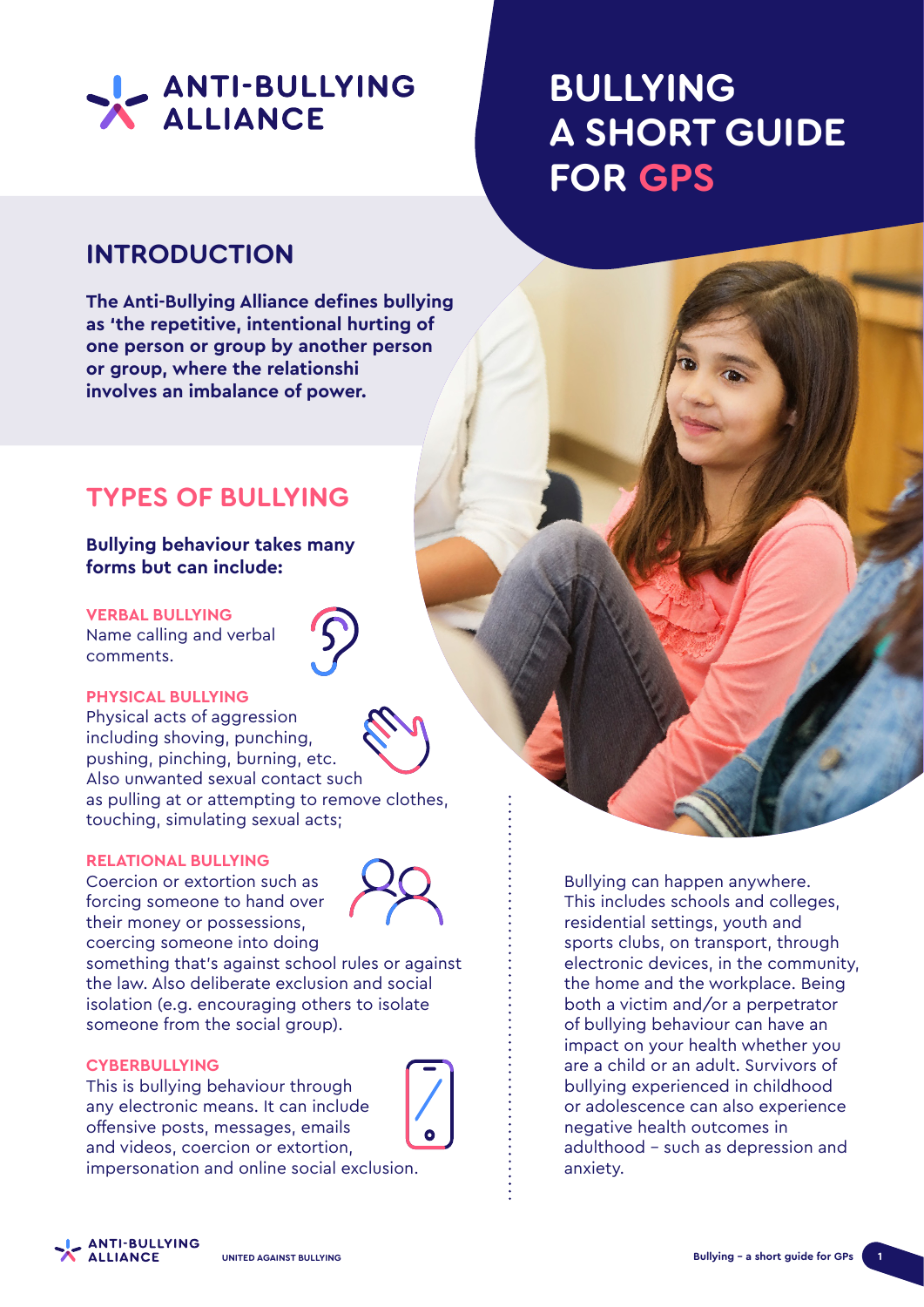### **WHO IS AFFECTED?**

Anyone can be affected by bullying behaviour but we know that some groups are more likely to be bullied. These include disabled people and those with special educational needs; people from a minority ethnic group or faith; people identifying as LGBT+; young carers; young offenders; children in care and people with facial disfigurement. Bullying behaviour peaks amongst older children and teenagers, but can still be experienced into adulthood. Research suggests that 1 in 3 children and young people experience bullying, with 1 in 30 experiencing bullying on a regular basis (equivalent to one child in every class). Cyberbullying is a particular concern at the current time with around half of all young people reporting being affected.

### **THE IMPACT OF BULLYING**

Experiencing bullying can be frightening and distressing and can reduce a child or young person's self confidence, leaving them feeling unable to do the things they used to do. It can lead to feelings of social isolation, increased anxiety and may lead to depression and anxiety disorders.

Research tells us that being a victim of bullying can increase the risk of being depressed in later life by more than half; while if you bully others your risk can increase by 30%. Other effects can include self-harming, suicidal ideation, bed wetting, eating disorders and physical injuries such as bruises, cuts, burns and fractures. Some children may present with increased physical health complaints such as abdominal pain or headaches. For children and teenagers it can also lead to a fear of going to school with 16,000 children and young people absent from school at any one time because of bullying behaviour.

## **THE ROLE OF A GP IN SUPPORTING CHILDREN PRESENTING WITH ISSUES RELATING TO BULLYING**

There may be a number of ways children and young people who are being bullied present to a GP. They may attend at the request of the school or advice of the school nurse, they may attend with an 'unrelated' condition, such as a physical health complaint or weight loss which a parent is concerned about, or they may attend with psychological consequences of bullying such as how mood or anxiety disorder. A GP may see children who present regularly with unexplained stomach aches, headaches and other physical symptoms for which no organic cause can be found. It may be appropriate in this situation to explore whether bullying is a factor.

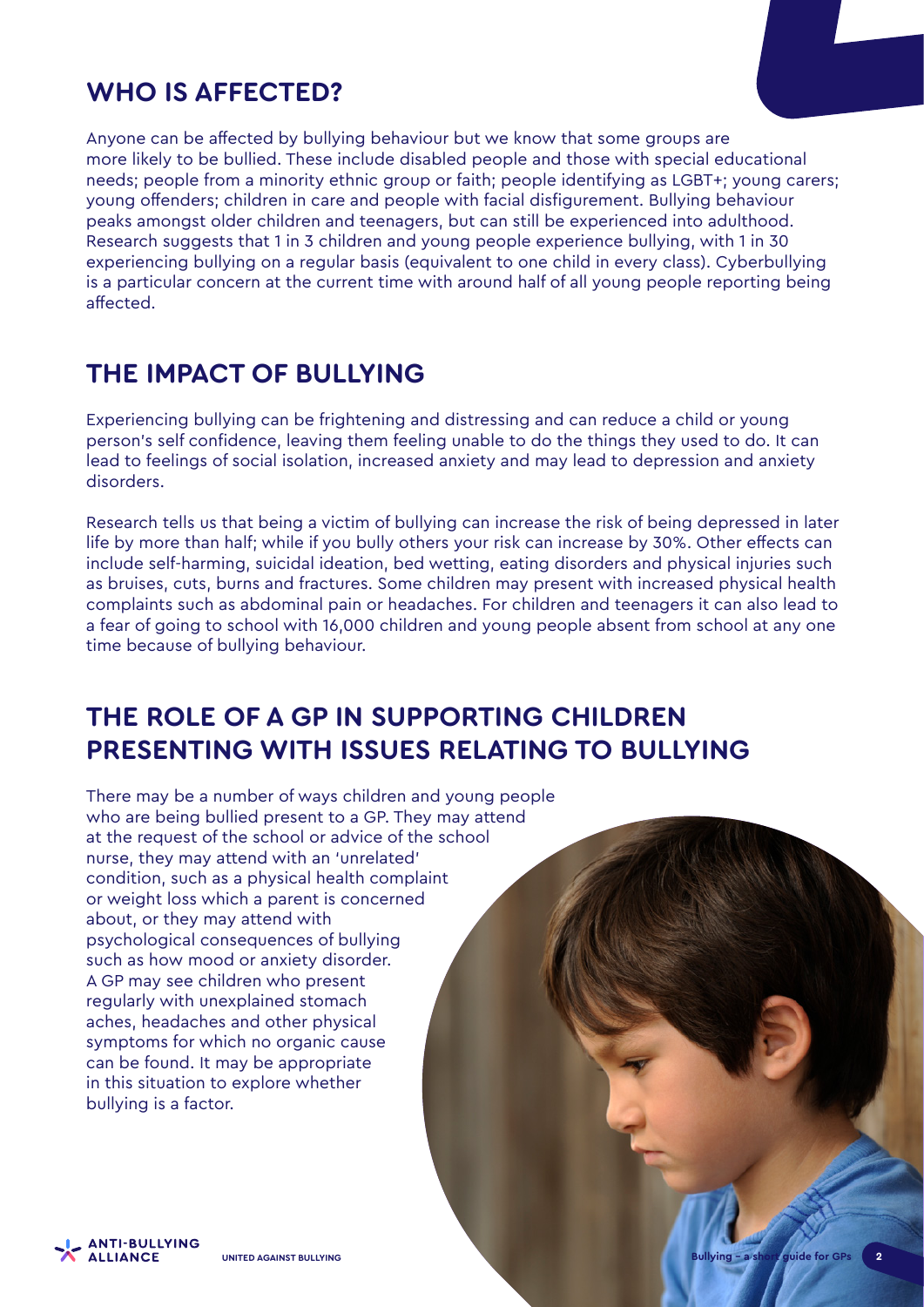#### **SUPPORTING CHILDREN TO DISCUSS BULLYING**

Children may be very reticent to disclose experiences of bullying and it may require more than one visit to determine whether bullying is a factor. They may be concerned about how their parent or carer may react if they disclose bullying and it is therefore important to try and talk to the child or young person on their own, where possible. Further information about how to raise these issues sensitively, can be found in **Safeguarding Children and Young People: The RCGP/NSPCC Safeguarding Children Toolkit for General Practice.**

#### **FINDING OUT WHAT SUPPORT IS CURRENTLY IN PLACE**

For the child or young person who has been directed to the GP via the school or school nursing, it is important to find out what the school has put in place and what support is available currently. Some school nurses and educational support services are already able to directly refer into CAMHS. Your role here is to support the child and family and to ensure coordination of services. You can also ensure that family members are directed to other sources of support, such as available parenting classes and national support services.

#### **SUPPORTING CHILDREN AND YOUNG PEOPLE TO ACCESS FURTHER SUPPORT**

If bullying is identified, then part of a GP's role is to ensure that the school is responding appropriately, which may include discussion with the school nurse. It is critical that this is handled sensitively and in partnership with the child and their family as they may have concerns about how the school will respond and what the outcome of this will be. For children who are receiving support for bullying at school, they may still require additional support for mental and psychological health and a referral to psychological support such as counselling or CAMHS should be considered. It may be advisable to approach the CAMHS team for further advice and guidance. A GP may also want to signpost children, young people to the organisations listed below.

### **BULLYING AND THE LAW**

It is important for a GP to be aware of the legal duties of school and public authorities with regard to bullying.

Schools have a legal duty to prevent all forms of bullying and harassment and must take action to prevent and respond to bullying behaviour. A bullying incident should be addressed as a child protection issue under the Children Act 1989 when there is 'reasonable cause to suspect that a child is suffering, or is likely to suffer, significant harm' – whether this happens in school, on transport, at the child's home or in the community.

Public authorities also have a legal duty to prevent harassment of any individual with a protected characteristic under the Equality Act 2010 (i.e. due to disability, age, gender, pregnancy, sexuality, race and religion/belief).

A GP has a responsibility for raising concerns, sharing information and working with statutory agencies to support child protection processes – which may apply to children and young people impacted by bullying behaviour.